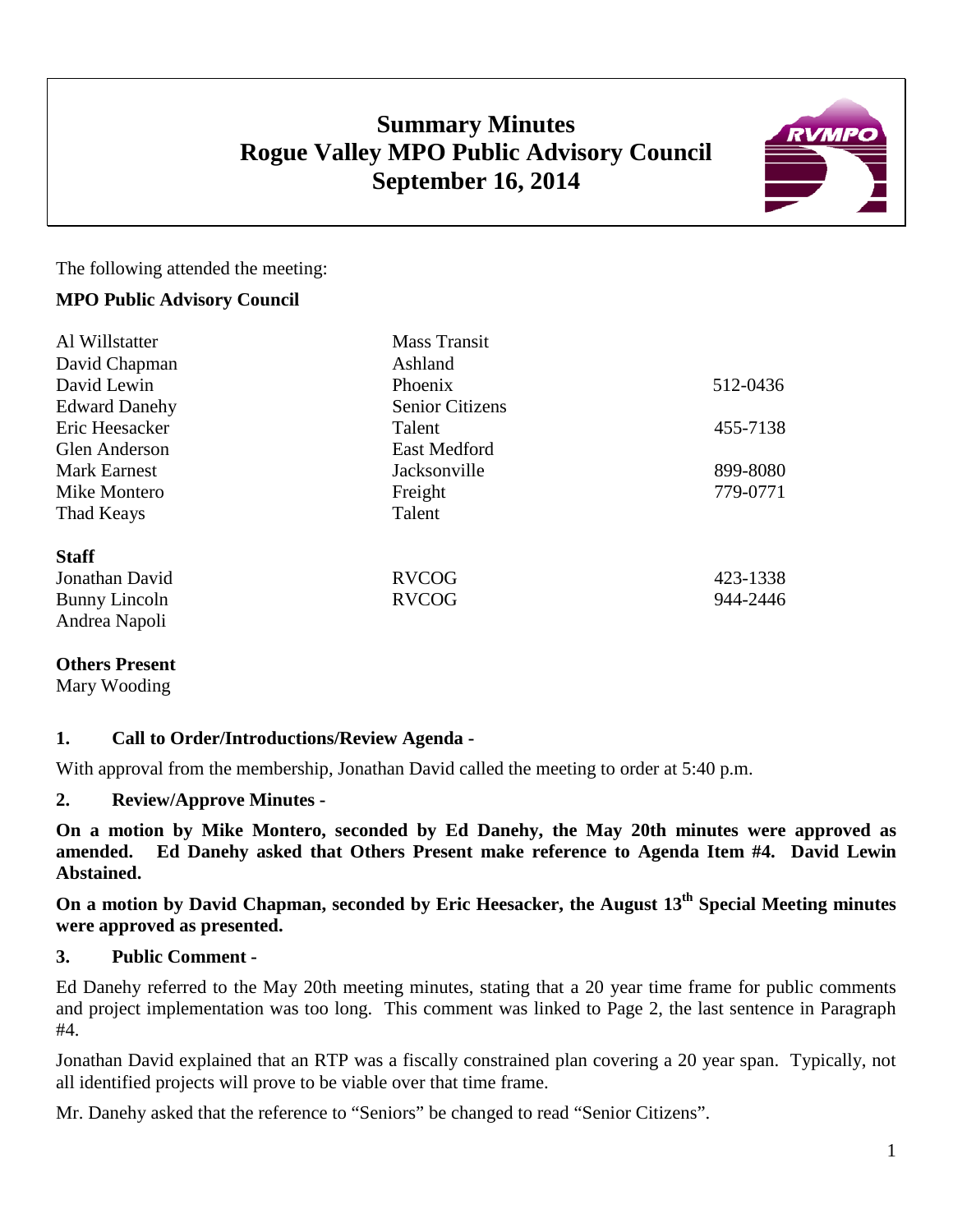The Council held a brief discussion on Light Rail, and the need for adequate funding and public subsidies.

# **4. RVMPO PAC Member Application –**

Jonathan David presented Mary Wooding's PAC application to the Council.

## **On a motion by David Lewin, seconded by Al Willstatter, the Committee voted unanimously to recommend Policy Committee approval of Mary Wooding's application for membership on the PAC.**

## **5. RVMPO Public Advisory Council Seats–**

Jonathan David suggested including a Bike/Ped representative on the PAC (without reducing Medford's representative numbers).

Glenn Anderson initiated discussion amongst Council members regarding the "carefully crafted" historic compromises made in creation of the PAC, distinct demographic differences between the member entities, and formulas for representation of the various member entities, taking a strongly articulated stand on leaving those formulas as they were previously adopted. Jonathan Davis voiced his support for this position, and confirmed that the PAC Bylaws stipulate that a quorum, currently eight (8), is based on number of members that have signed up. Mike Montero shared similar recollection of formulaic bylaws representation, and his recommendation that another position just be added to the PAC.

Jonathan David also suggested that a Health position, in addition to a new Bike/ped Council position, might be a worthwhile future consideration.

**On a motion by David Chapman, seconded by Mike Montero, the Council voted unanimously to leave the**  current representation formulas as they stand, and create a  $7<sup>th</sup>$  special interest group for Bicycles  $\&$ **Pedestrians.** 

## **6. MPO Planning Update –**

- Jonathan David shared information on the Sept.  $23^{rd}$  (Grants Pass to Medford) commuter service inauguration celebration. Staff is working with Scott Chancy on a Gold Hill bus stop location at the Fire Station. ODOT is assisting with this item.
- Mr. Danehy asked that an official thank you be communicated to Scott Chancy, exclusively from the PAC, for his successful efforts to implement the JCT commuter service.

## **7. Other Business –**

David Lewin asked how the Policy Committee knows what PAC recommends. Eric Heesacker commented that Staff always communicates with the Policy Committee on PAC issues. Jonathan David reiterated that he keeps them informed if something is important. The Committee also receives copies of the official PAC minutes.

Mike Montero addressed the PAC Bylaws, Art. #3, Section a., as associated the State revising plans (Oregon Highway Plan), and exactly what is a public health member? He mentioned that he thought the timing was good for the PAC to offer comments on this matter. Is it important to recognize that transportation investments may also benefit Public Health? Which are the most important benefits? Jonathan David asked of the PAC wanted Staff create definition for Public Health?

Jonathan David will provide a (draft) definition for the next PAC meeting.

The Strategic Assessment is coming up soon. Two meetings will be held (TAC and PAC special meetings). The dates will be announced later.